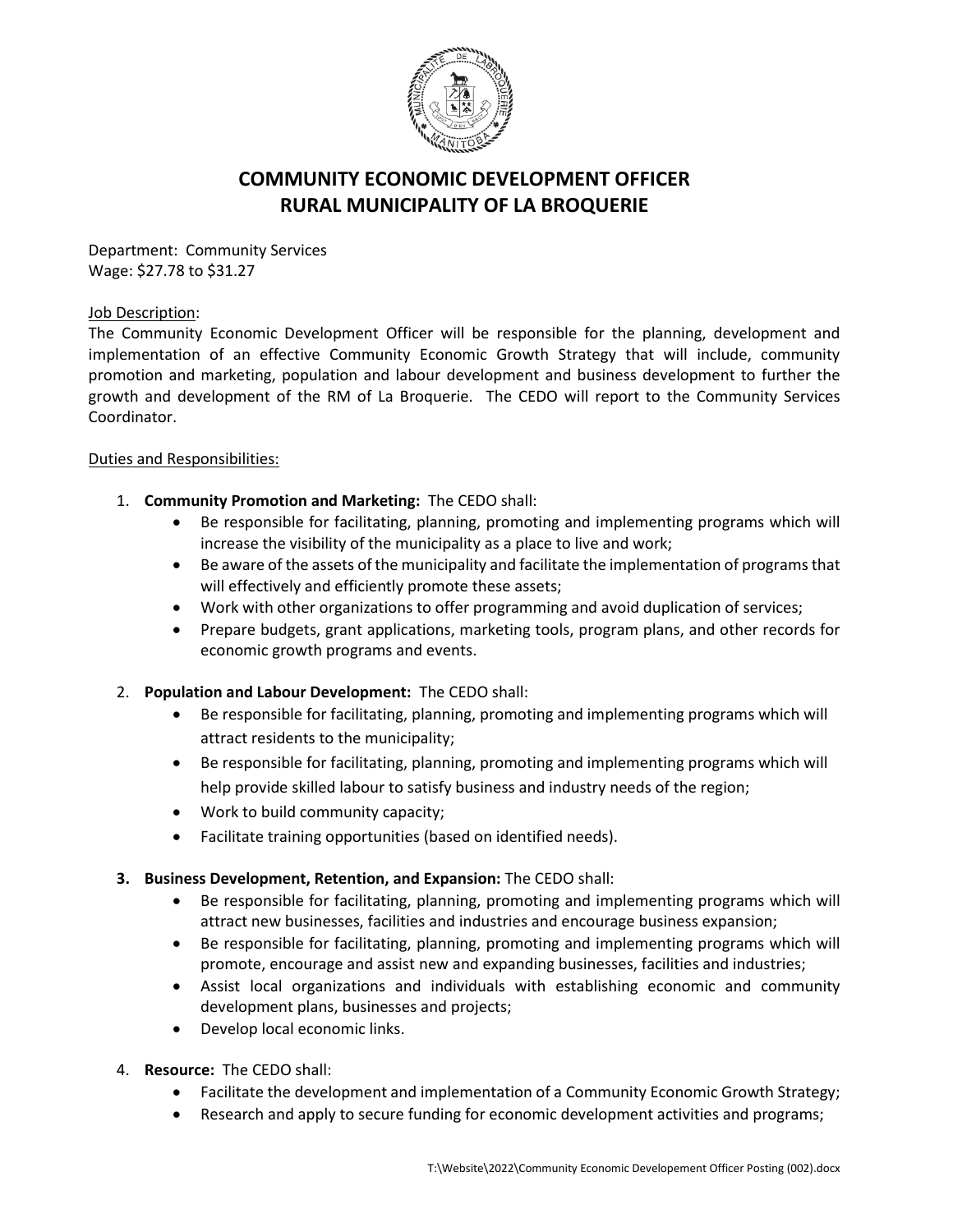- Facilitate the exchange of information between local businesses and regional, provincial and federal organizations;
- Provide consultation services to community organizations and business for the planning and development of facilities, programs, and projects;
- Advise and assist community organizations and/or businesses in the selection and application of appropriate grants.
- 5. **Public Education and Awareness:** The CEDO shall:
	- Be responsible for the regular promotion of economic development programs and services;
	- Provide communication and information through regular contact with community organizations and businesses within the Municipality;
	- Maintain cooperative planning and working relationships with community organizations and businesses as well as with regional, provincial and national organizations concerned with community development;
	- Provide updates on programs, and projects by creating monthly reports and producing an annual report.
- 6. **Staffing:** The CEDO shall:
	- Be responsible for all staff and volunteers as required for special events.
- 7. **Other Duties**: The CEDO shall:
	- Prepare annual plan and activity report;
	- Provide input on annual budget;
	- Attend regional and community meetings as required.

## Qualifications:

- Demonstrated experience in program development, administration, management and delivery;
- Superior public relations, organizational, and time management skills;
- Ability to manage a wide range of responsibilities;
- Ability to work efficiently with multiple committees;
- Ability to effectively manage employees and volunteers;
- Must possess a valid Class 5 Manitoba driver's license;
- Criminal Check and Child Abuse Registry Check must be completed prior to employment;
- Post-Secondary education in the field of community development or equivalent experience is preferred;
- Three or more years' experience in the field of Community Development;
- First Aid/CPR;
- Willingness to pursue further development in the field of Community Development;
- Bilingual in French and English is an asset.

Interested applicants must submit a resume, cover letter by June 3rd, 12:00pm 2022 to: **R.M. of La Broquerie Attention: Dave Little, "Community Economic Development Officer" Box 130, 123 Simard Street, La Broquerie MB R0A 0W0 Phone: (204) 424-5251 Fax (204) 424-5193 Email[: CSC@rmlabroquerie.ca](mailto:CSC@rmlabroquerie.ca)**